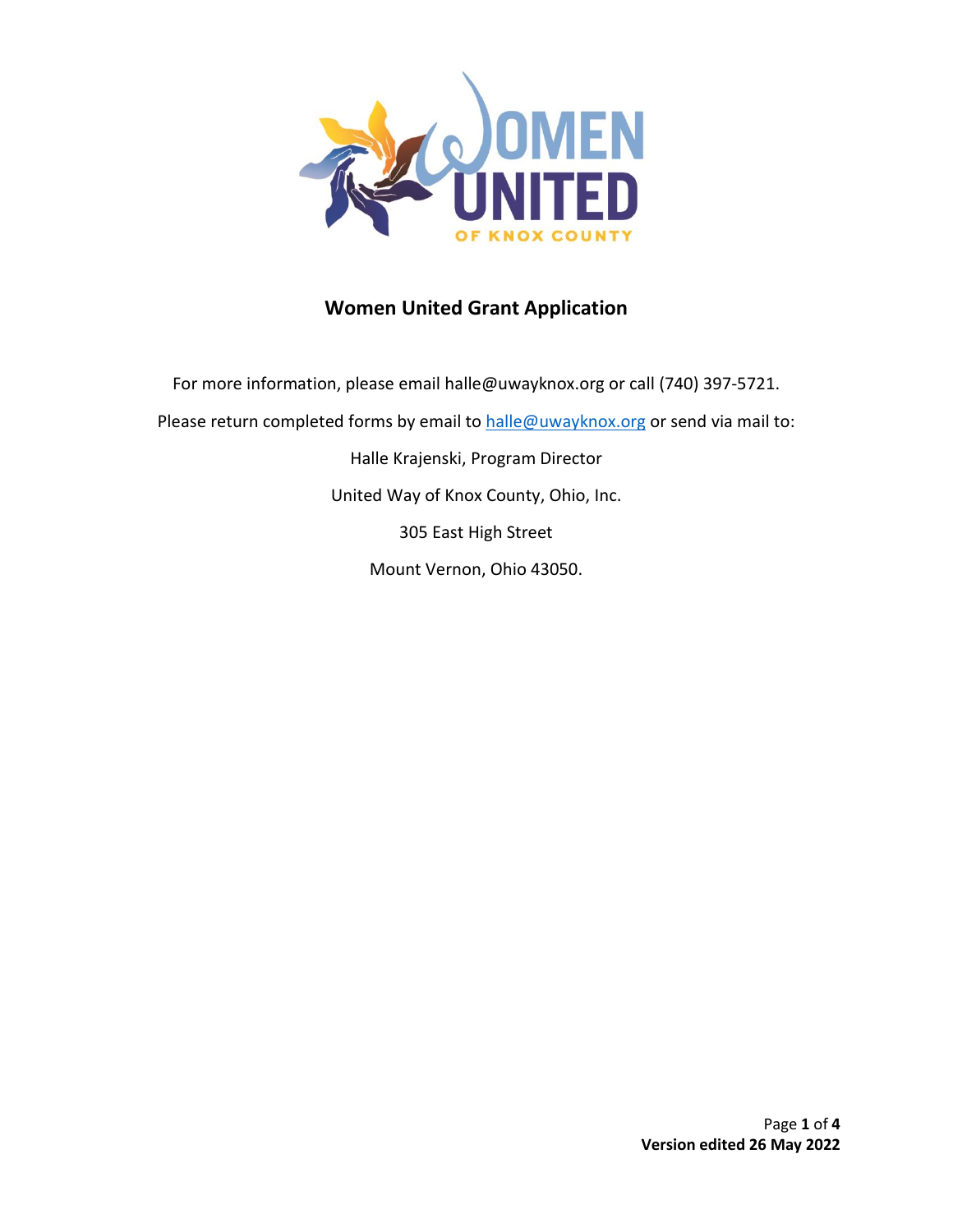

## **Women United Grant Application**

| Project or Organization Contact Phone Number: ___________________________________ |
|-----------------------------------------------------------------------------------|
|                                                                                   |
|                                                                                   |
|                                                                                   |
|                                                                                   |
|                                                                                   |
|                                                                                   |
|                                                                                   |
|                                                                                   |
|                                                                                   |
|                                                                                   |
|                                                                                   |
|                                                                                   |
|                                                                                   |
|                                                                                   |
|                                                                                   |
|                                                                                   |
|                                                                                   |
|                                                                                   |
|                                                                                   |
|                                                                                   |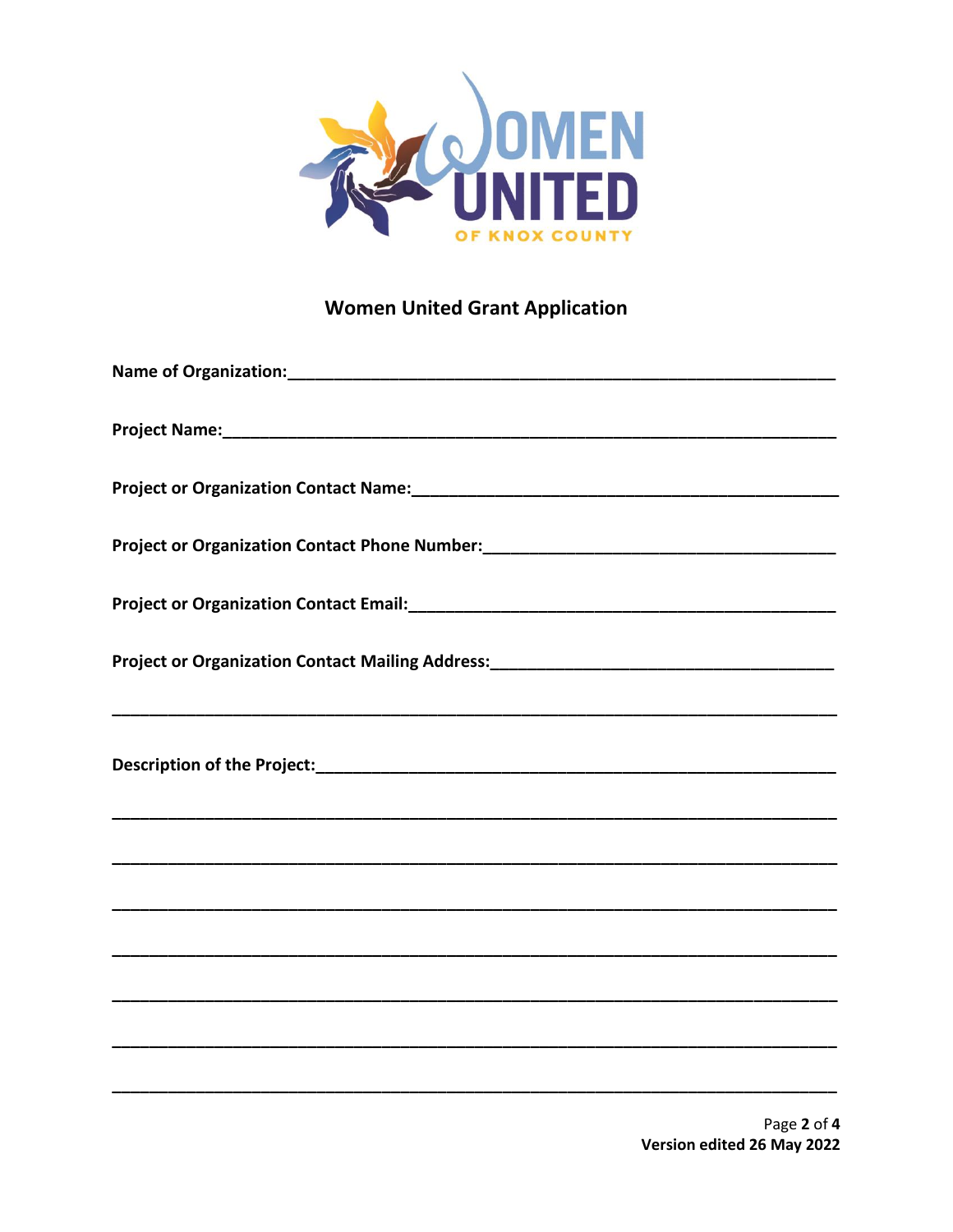

## **Women United Grant Application Continued**

| Women United Member Sponsoring the Project Phone Number: Manuscription United Member Sponsoring the Project Phone Number: |
|---------------------------------------------------------------------------------------------------------------------------|
| Women United Member Sponsoring the Project Email: Momen United Member Sponsoring the Project Email:                       |
| Page 3 of 4<br>Version edited 26 May 2022                                                                                 |